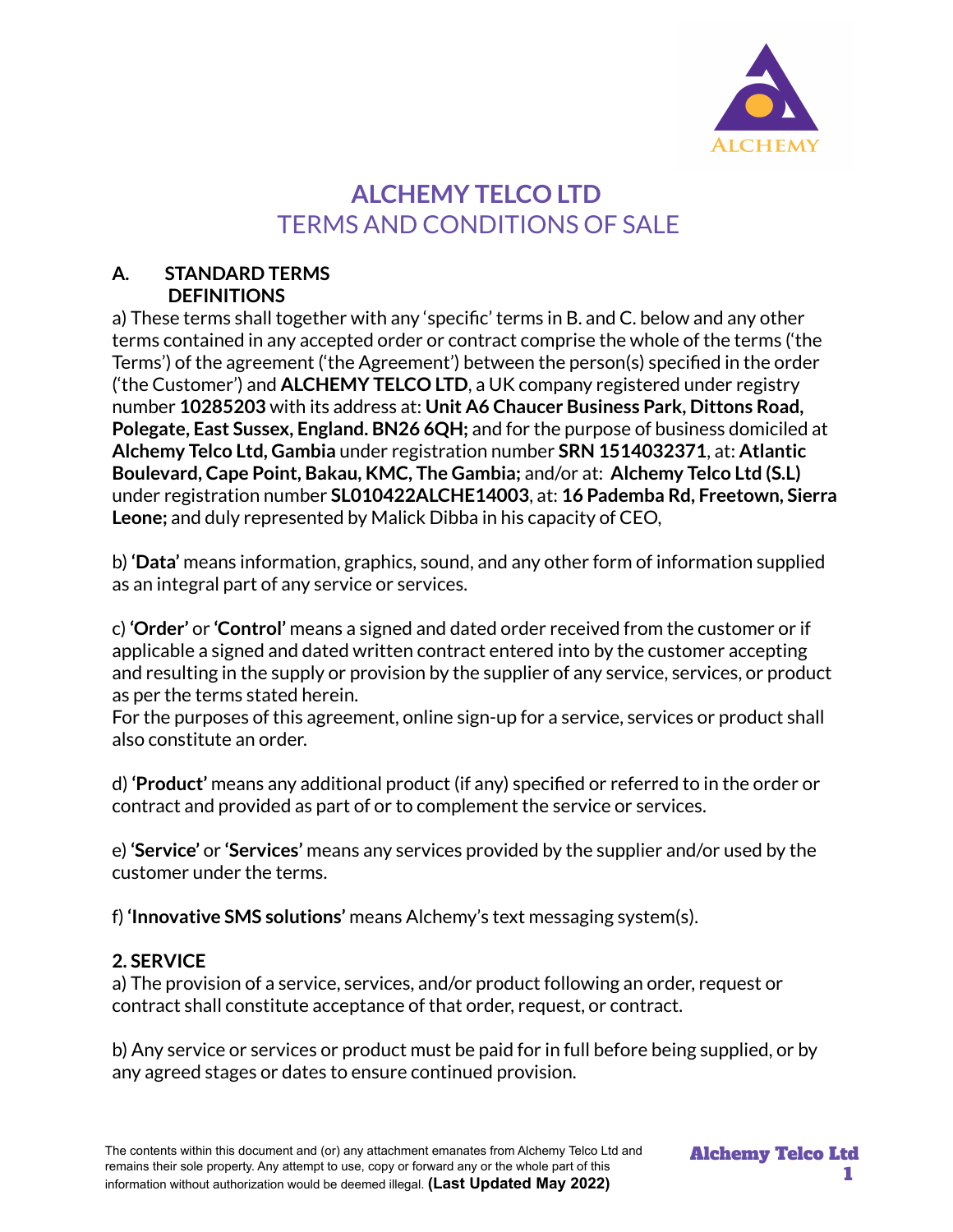

c) Unless stipulated in a specific written quotation or otherwise agreed in writing by the supplier in an authorised order form signed by one of its agents or employees the price payable for the provision of any service, services, and/or a product relevant to any order or contract will be the quoted list price of the supplier at the time of the acceptance of any such order or the date of any such contract with the customer (in each case exclusive of VAT).

d) The supplier reserves the right to suspend any or all services until any payment due has been made in full. Non-payment of an overdue account may result in the suspension of all services indefinitely and loss of related credit facilities.

e) All services and any product supplied by the supplier shall remain the property of the supplier.

# **3. USE OF SERVICE**

a) Under no circumstances will the storage and transmission of pornographic materials in any form whatsoever be permitted through or on the supplier's servers and data transmission cables. The definition of the term pornographic materials is purely at the discretion of the supplier's directors and their decision in such matters shall be full and final.

b) The customer accepts sole liability for any information or material including but not restricted to, graphics, data, photographic material, sound, and any other form of information supplied to the supplier which is subjected to copyright or is judged to be unlawful or is judged to violate the Laws of the Gambia, or international Law or Regulation.

c) The customer acknowledges that any given service or services and/or product may only be used for Lawful purposes and that any information or data including but not restricted to any graphic, image, photograph or text which is in violation of any Gambian Law or regulation including but not restricted to material which is obscene, indecent, or adjudged by the supplier to be unlawful in the Gambia and/or abroad, threatening, damaging (including by the transfer of any computer virus), in breach of copyright or trade secret, is prohibited whether or not the customer was aware of the content or material and/or the Laws pertaining to the material.

d) The supplier will be entitled to suspend and/or terminate any service or services they deem its or their use by the customer to be illegal and/or an infringement of the rights of any other parties under the Gambian and international Laws or regulations whether due to or arising from the transmission of any information or data by the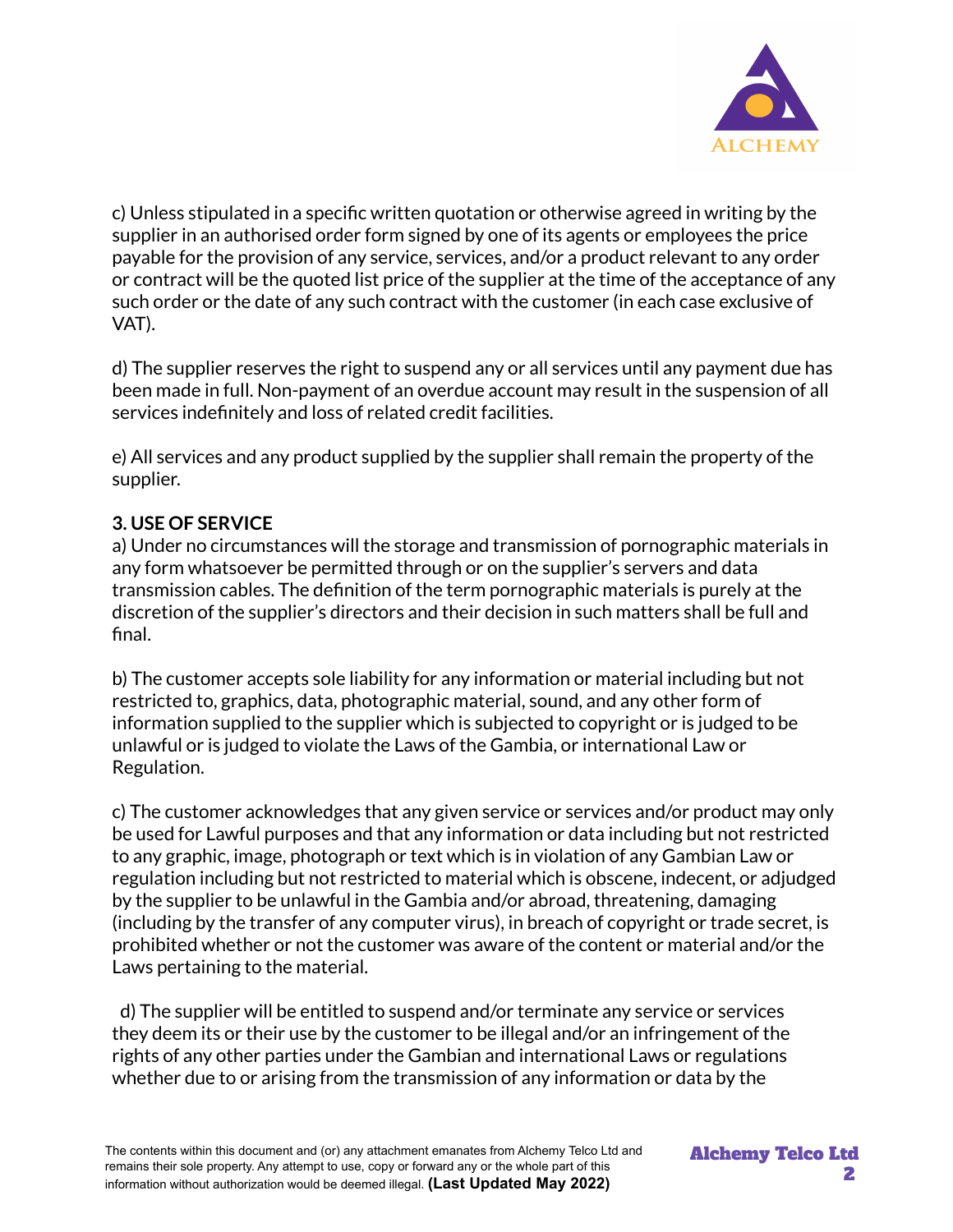

customer or otherwise and including but not restricted to material transmitted which is obscene, indecent, libellous or subject to copyright and whether or not the customer was aware of the content or the Laws or regulations pertaining to it both in the Gambia and internationally.

e) The customer acknowledges and accepts sole liability for, and the customer agrees to pay for and indemnify the supplier against any loss, costs, damages, or other claims arising from or attribute to any such illegal or improper use by the customer of any service or services as mentioned in any of items 3a) to 3d) above.

### **4. THE SUPPLIER'S RESPONSIBILITY**

The customer acknowledges and accepts that the supplier is not obliged to: a) Check, scan or otherwise verify content, information and data transmitted.

b) Make judgments concerning the appropriateness of communications for transmission.

c) Guarantee the nature, content, truth, accuracy, or reliability of any such material.

d) Warrant or guarantee the security or confidentiality of any such information or data.

e) Offer an opinion or express any view on the nature or content of any such information or data.

### **5. LIMIT ON LIABILITY**

Any liability on the part of the supplier arising any breach of its obligations under these terms, including but not restricted to damages caused or allegedly caused by any failure to provide the agreed service or services and/or products, error, omission, interruption of service and or delay of transmission of service, loss of electronically stored information due to theft, fire, destruction, unauthorised access to electronic information stored on the supplier's equipment or third party providers utilised by the supplier or by any other means and to the extent (if at all) recoverable under these terms shall be restricted to the following:

a) In the case of a subscription-based service, including, but not limited to SMS short codes and virtual mobile numbers, a maximum of the amount paid or payable by the customer for the service or services in any 12-month period under this agreement.

b) In the case of a credit-based service, including, but not limited to SMS message credits, a maximum of the amount paid or payable for those credits which failed to be delivered for reasons within the supplier's control.

### **6. PERSONAL DATA**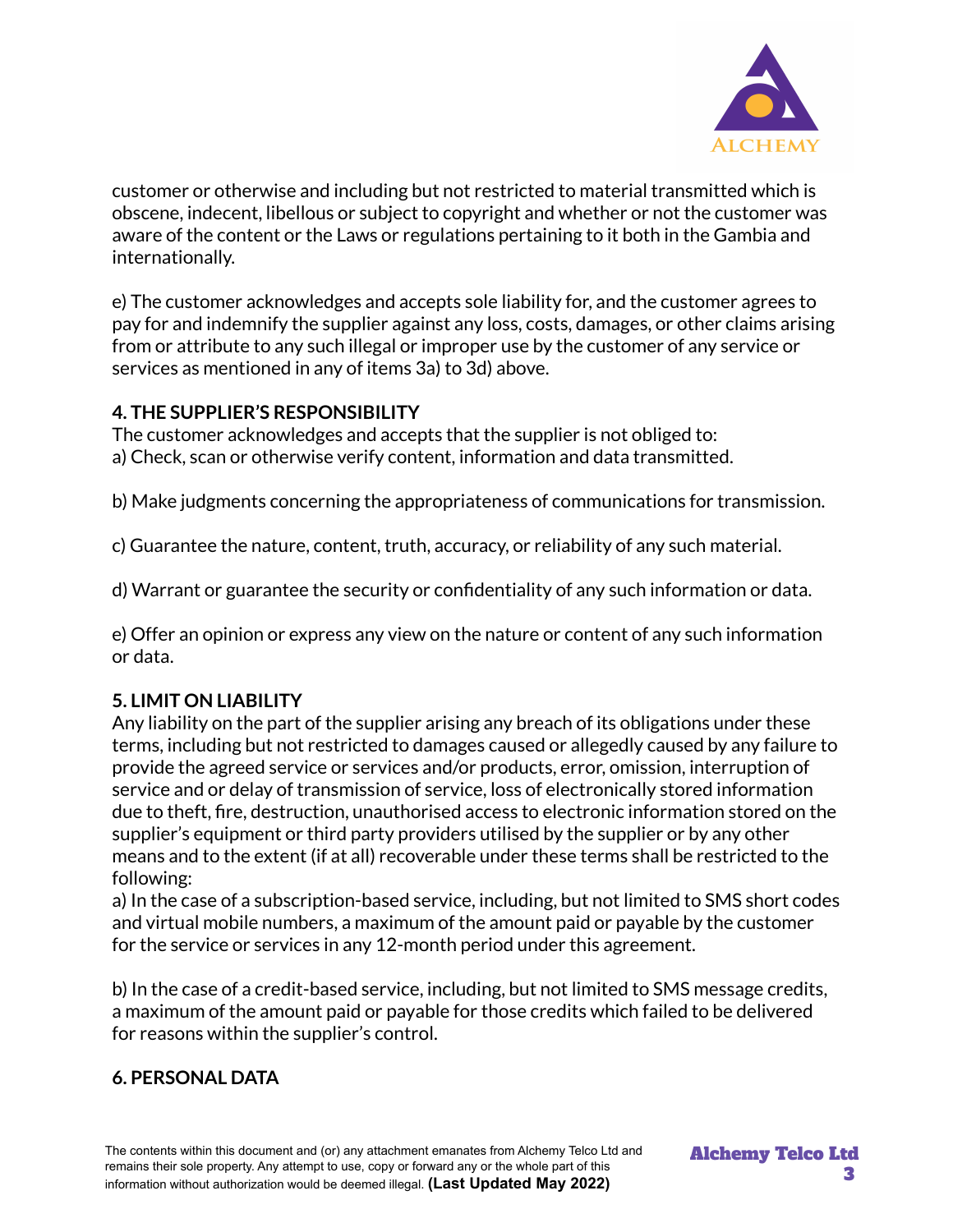

a) The customer agrees that the supplier may hold the customer's names and other relevant information in a computerised database. The customer agrees that such data may be processed and may, in certain circumstances, be supplied to and processed by our suppliers, to enable the provision and maintenance of the service and/or products and relevant equipment.

b) The customer acknowledges and accepts that the supplier may, from time to time, be required under regulations and/or legislation to cooperate with and/or disclose customer's data to, government or other bodies and/or authorities.

# **7. TERMINATION**

Without prejudice to any rights accrued under this agreement or any of its other rights or remedies, the supplier may terminate this agreement either with or without notice as the supplier sees fit without liability to the supplier if:

a) The customer fails to pay any amount due under this agreement on the due date for payment (an essential term); or

b) The customer commits a material breach of any other material term of this agreement and (if such breach is remediable) fails to remedy that breach within a period of 7days after being notified to do so (an essential term); or

c) The customer repeatedly breaches any of the terms of this agreement in such a manner as to reasonably justify the opinion that the customer's conduct is inconsistent with the customer having the intention or ability to discharge the customer's obligations under or give effect to the terms of this agreement; or

d) Any event occurs, or any proceeding is taken, concerning the customer in any jurisdiction to which the customer is subject as a result of which:

The Customer suspends, or threatens to suspend, payment of the customer's debts or is unable to pay the customer's debts as they fall due or admits inability to pay the customer's debts or is deemed unable to pay the customer's debts within the meaning of the insolvency Act 1992 as appropriate or being (being a partnership) has any partner to whom any of the foregoing apply.

ii. The customer is the subject of a winding-up or bankruptcy petition as appropriate. iii. One or more of the customer's creditors or encumbrances attaches or takes possession of, or a distress, execution, sequestration, or other such process is levied or enforced on or sued against, the whole or any part of the customer's assets and such attachment or process is not discharged within 14 days; or

iv. (If the customer is acting within the course and space of the customer's business) the customer suspends or ceases, or threatens to suspend or cease, to carry on all or a substantial part of the customer's business; or

v. (Being an individual), the customer dies, falls ill or otherwise becomes (mentally or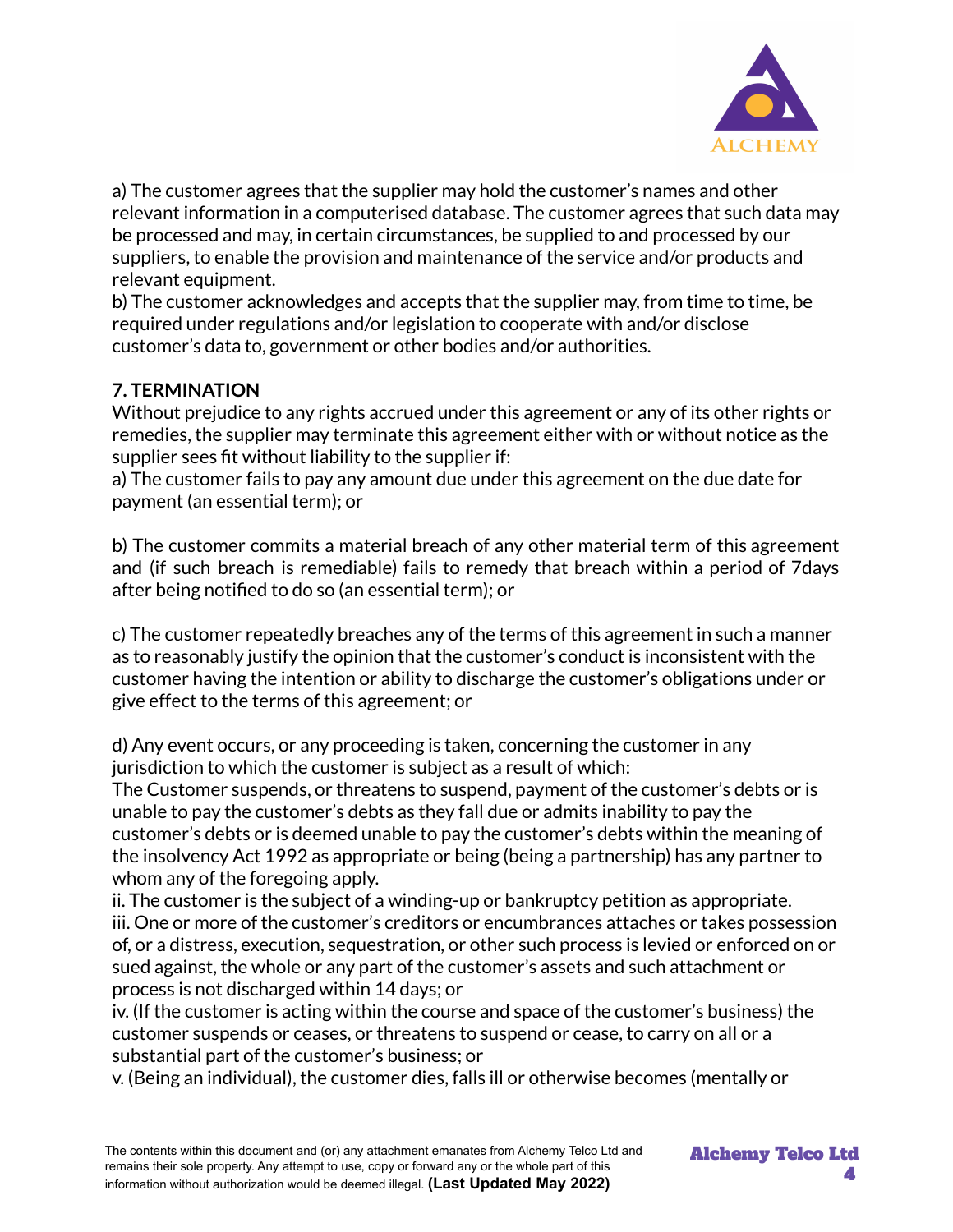

physically) incapable, is or becomes incapable of managing their own affairs or is or becomes a patient under any mental health legislation.

### **8. GENERAL**

a) No terms, conditions, reservations, or variations whether stipulated by the customer or arising in the course of dealing shall annul, vary, or add to any of these conditions unless expressly agreed to in writing by the supplier.

b) This agreement and these terms represent the entire agreement and understanding between the customer and the supplier with regard to the supply of the service and/or services or of any product to the customer by the supplier, to the exclusion of all prior agreements, arrangements, and understandings.

c) The customer acknowledges and agrees that:

- i. Any other term which might be implied or incorporated into the agreement, by statute, at common Law or otherwise, is excluded, to the fullest extent permitted by Law;
- ii. The supplier shall not be in breach of this agreement, nor be liable for any failure or delay in performance of any obligations under this agreement arising from or attributable to acts, events, omissions, or accidents beyond its reasonable control;
- iii. Time shall not be of the essence in respect of any of the supplier's obligations under this agreement;
- iv. In entering into this agreement the customer has not relied upon any oral or written representation, statement of understanding (whether negligently or innocently made) by any of the supplier's employees, agents, sub-contractors, or representatives other than as expressly set out in the agreement;
- v. The customer will have no remedy in respect of any untrue representation innocently or negligently made by the supplier or any of its employees, agents, sub-contractors, or representatives prior to entering into agreement upon which the customer may claim to have relied in entering into the agreement whether such representation was made orally or in writing;
- vi. The only remedy available to the customer for a breach by the supplier of this agreement shall be for breach of contract under the terms of the agreement or for fraudulent misrepresentation.

d) The agreement shall be governed by and construed in accordance with the Laws of The Gambia and the customer agrees to submit to the exclusive jurisdiction of the Courts of The Gambia.

e) In the event that this agreement is translated into any other language, the English language version shall prevail.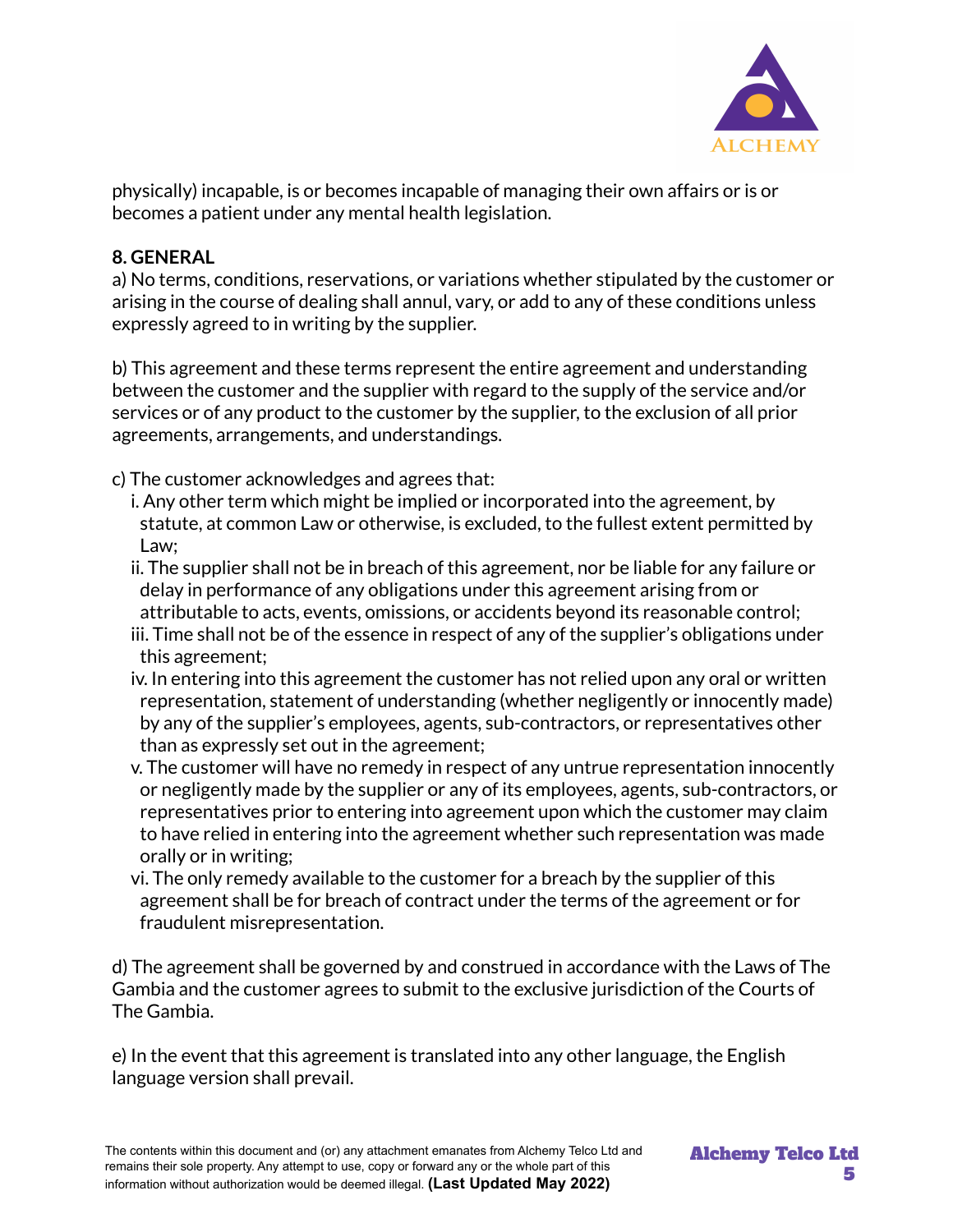

f) If any provision, clause or sub-clause of the agreement or the application of it to any person shall, for any reason, be held or adjudged by any competent authority to be void, voidable, illegal, invalid or otherwise unenforceable, but would be valid and/or enforceable if any part of such provision, clause or sub-clause shall apply with such deletion or modification as may be necessary to make it valid and/or enforceable and such judgement shall not affect the remainder of the agreement which shall continue in full force effect.

g) In the event of any inconsistency between the standard and specific terms then the standard terms shall prevail.

- h) References to:
- i. The singular includes the plural and vice versa;
- ii. One gender includes all other genders and vice versa.

I) A person who is not privy to this agreement has no rights under this agreement to enforce any term of the agreement, but this does not affect any right or remedy of any third party which exists or is available apart from privity of contract.

j) Neither the customer nor the supplier may commence any court proceedings in relation to any dispute arising out of any alleged breach of this agreement until whichever party alleges a breach has occurred has attempted to settle the dispute by arbitration and either the arbitration has terminated or the other party has failed to participate in the arbitration, provided that the rights proceedings are not prejudiced by any delay in this respect or (if the supplier has the right issue) the only alleged breach involves the non-payment of monies properly owing to the supplier but not paid by the customer.

### **9. NOTICES**

a) The customer agrees to keep the contact details which the customer has provided to the supplier up to date. Any notices or other information to be served by the supplier to the customer in accordance with this agreement will be validly served if in writing and sent either by email to the customer's last known address or email address.

b) Any notice sent by email will be deemed served on the day that is sent, if evidenced by a valid delivery receipt.

c) Any notice to be served on the supplier must be in writing and sent either by to our registered office or to such other address as may be specified by us to the customer for this purpose from time to time. Any notice sent in accordance with this sub-clause will only be deemed served if and when the customer has received a written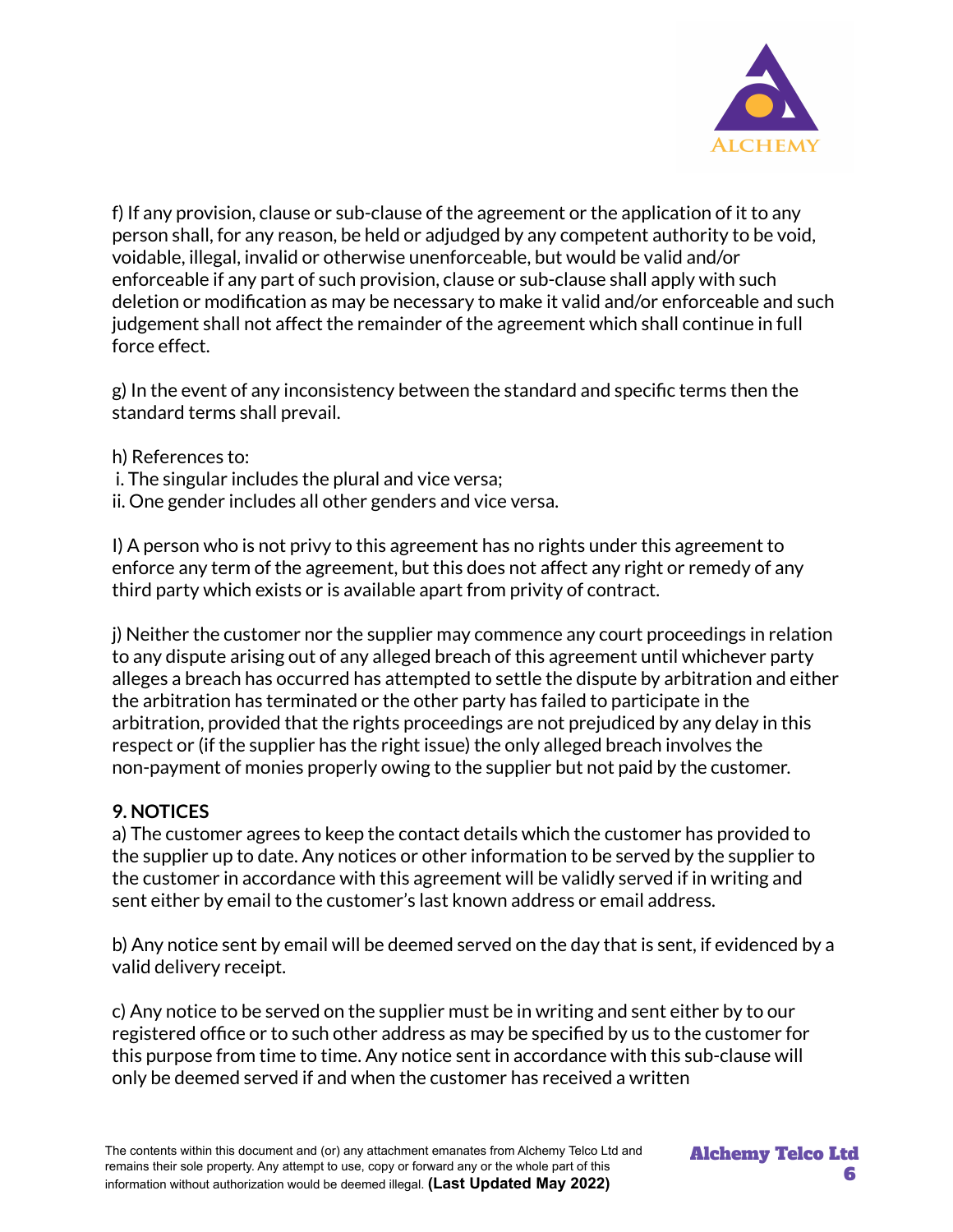

acknowledgement from the supplier.

# **10. CUSTOMER SERVICE LEVEL COMMITMENT**

a) The supplier is committed to providing a timely and effective level of service with responses proportional to the severity of the problem reported by the customer.

b) The supplier's telephone helpline will be staffed as a minimum during office hours which are currently 9:00am to 5:00pm. Outside these hours, during weekends and public holidays there will often be a response, but we do not guarantee this.

c) Online chat is available most evenings and weekends; messages can be left using this means which will be dealt with by email if no one is available to respond to a chat request.

d) The main support email inbox, help desk info@alchemytelco.com regularly monitored at all times.

e) During office hours we aim to respond to all service requests within one hour. Outside these hours we aim to respond within four hours, but this can be longer overnight and at weekends.

f) In most cases responses will be much faster than stated above and will result in an immediate resolution of the customer's request. At times however resolution will take longer, due to extended investigation, or unavailability of specialist staff out of working hours. In such cases, a work-around will be sought and the customer kept up to date with progress.

g) If the customer is dissatisfied with our service, he/she should contact our customer services manager informally to seek a remedy. If the customer wishes to make a formal complaint, then our complaints policy should be referred to.

# **B. SPECIFIC TERMS – SMS Text Messaging Services**

#### **1. NETWORK OPERATOR CONDITIONS a) REQUIREMENTS**

The services are provided by the supplier to the customer subject to the applicable network operator conditions. The customer agrees to comply with such network operator conditions and agrees that a breach of, or non-compliance with the network operator conditions by the customer will be deemed to be a material breach of this agreement. Explanatory Note: (Wikipedia Definition) "a mobile network operator or MNO is a provider of wireless communications services that owns or controls all the elements necessary to sell and deliver services to an end-user including radio spectrum allocation,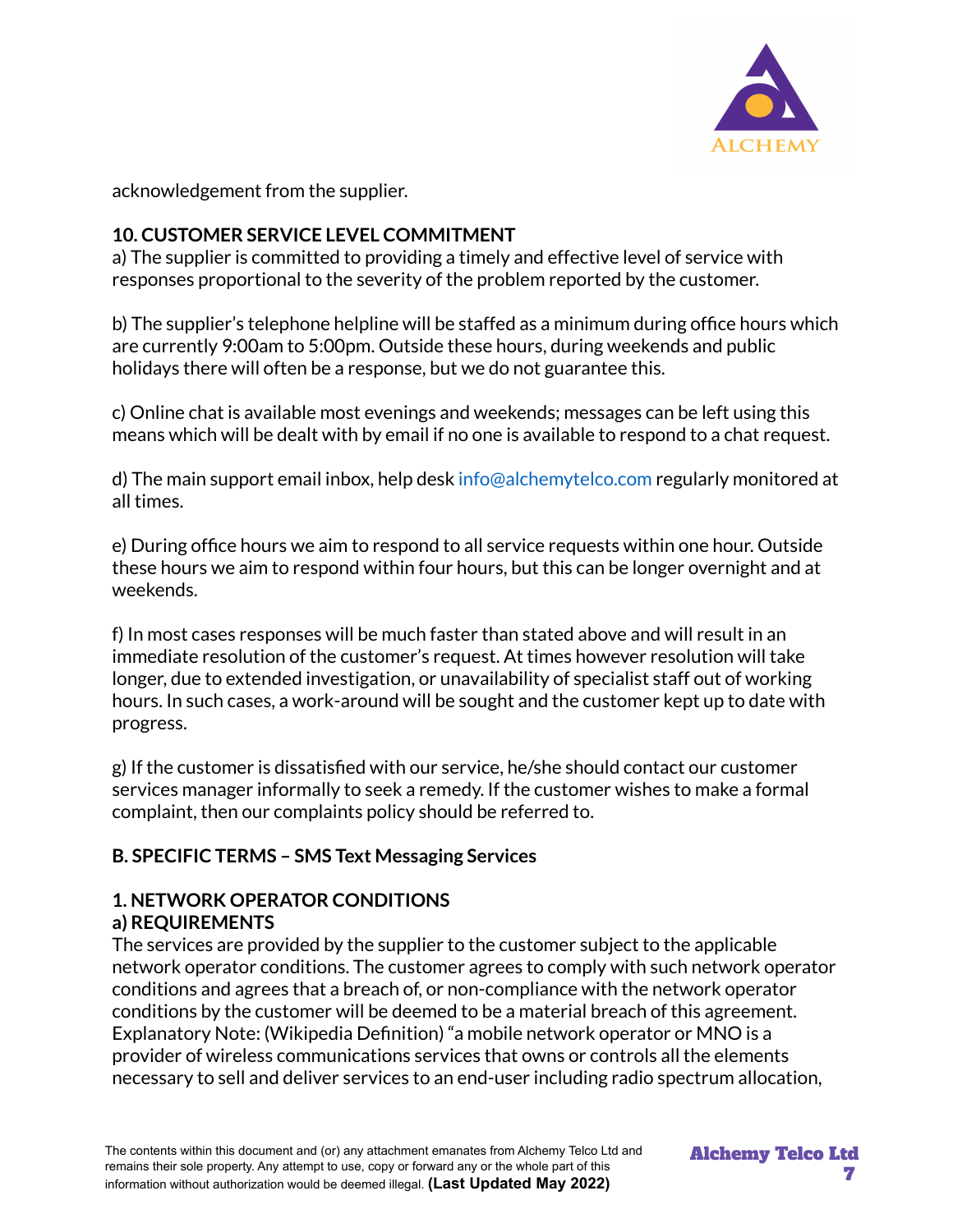

wireless network infrastructure, backhaul infrastructure, billing, customer care, provisioning computer systems and marketing and repair organisations."

# **b) RESERVATION OF RIGHTS**

If a network operator changes the network operator conditions and/or the technical standards for the delivery of services, the supplier may modify the terms and conditions governing such services upon written notice to the customer. Upon receipt of a notice from the supplier, the agreement, order form and/or provisioning form, as applicable, will be deemed amended and the customer will:

(i) comply with such change(s) as of the date stated in the notice; or

(ii) request additional time to comply with such change(s), and will suspend any affected users/usage of the services as of the date in the notice, until such later time as the customer can comply with such change(s); or

(iii) immediately cease using the services as of the date stated in the notice if the customer cannot or will not comply with any such change(s).

# **2) ACCESS AND CONNECTIVITY**

# **a) THE SUPPLIER'S NETWORK CONNECTION**

The customer is solely responsible, at its own expense, for establishing and maintaining its equipment, software, facilities, and its connection to the supplier's network.

### **b) NO PRIVACY**

The customer acknowledges that messages will be transmitted over the supplier network in an unencrypted format, which is a characteristic feature of SMS messaging. To the extent permitted by Law, the supplier may intercept and disclose any messages transmitted over the supplier's network to the extent reasonably necessary to protect the supplier's rights or property, including without limitation, to protect the operation of the supplier's network, or to comply with any legal, regulatory, governmental and/or network operator inquiries or requirements.

# **3) CUSTOMER RESPONSIBILITIES**

# **a) SUBSCRIBER OPT-IN/OPT-OUT REQUIREMENTS**

The customer will send messages only to subscribers who have consented or "opted-in" to receiving the quantity, frequency, and types of messages to be sent and who have been informed of their rights to and the free process for cancelling receipt or "opted-out" of receiving future messages. The customer will stop sending messages to a subscriber who has "opted-out" from receiving such messages as soon as possible but in no case later than twenty-four (24) hours after receipt of the opt-out request (or any shorter time period if necessary to meet or comply with any legal, regulatory, governmental and/or network operator request or requirement). The customer will, within twenty-four (24) hours of receiving a written request from the supplier, provide the supplier with proof of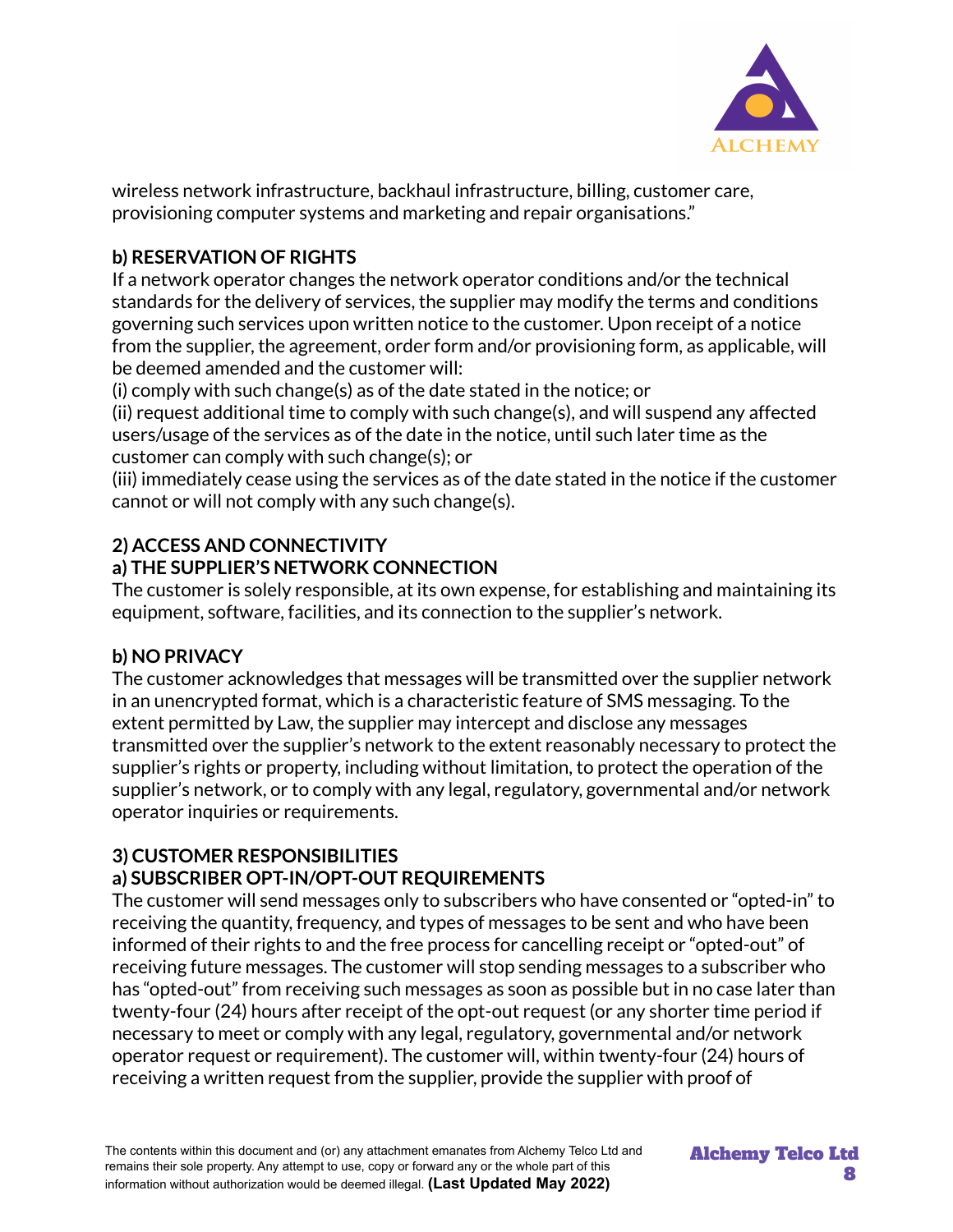

subscriber opt-in requests, opt-out requests and/or the customer's response time for discontinuing the provision of messages to the supplier's satisfaction. The customer agrees to keep such records during the term of this agreement and for one (1) year after termination.

# **b) PROVISION OF PROJECTS TO SUBSCRIBERS**

The supplier shall act as a mere conduit only, and the customer will be solely responsible for its contractual relationship with its own customers.

# **c) CUSTOMER CONTENT**

The customer agrees that the supplier exercises no control whatsoever over the customer's content and messages and is a mere conduit in transmitting and handling content and messages. The customer shall bear sole responsibility for:

- $(i)$  the content transmitted using the services;
- (ii) and any acts, omissions, or breaches with respect to the use of the services and the messages, including, but not limited to the content.

# **d) INAPPROPRIATE CONTENT**

The customer may not use the services or permit the services to be used to transmit inappropriate content. For purposes of this agreement, "Inappropriate content" will mean any content that

(i) it is unsolicited, including without limitation, "junk mail", "bulk mail", spam or other unsolicited advertising material;

(ii) it causes the introduction of "viruses", "worms", "Trojan horses", "mail bombs", "cancelbots" or other similar destructive computer programming routines into the supplier's network or subscribers' handsets;

(iii) it violates any legal, regulatory, governmental or network operator requirements or codes of practice;

(iv) it is obscene, offensive, threatening, defamatory, discriminatory, misleading, or inaccurate; or

(v) it infringes the intellectual property of any person or entity.

# **e) SECURITY MEASURES**

The customer will, at their own expense, take all security measures to

(i) protect the supplier's extranet and the supplier's network from unauthorised access, copying or use; and

(ii) prevent third party access to the customer's password(s) to the supplier's extranet and the supplier's network. Any password issued to the customer is subject to cancellation or suspension by the supplier at any time. The customer will immediately inform the supplier if the customer becomes aware of any possible or actual unauthorised use or misuse of the service or the messages under any project.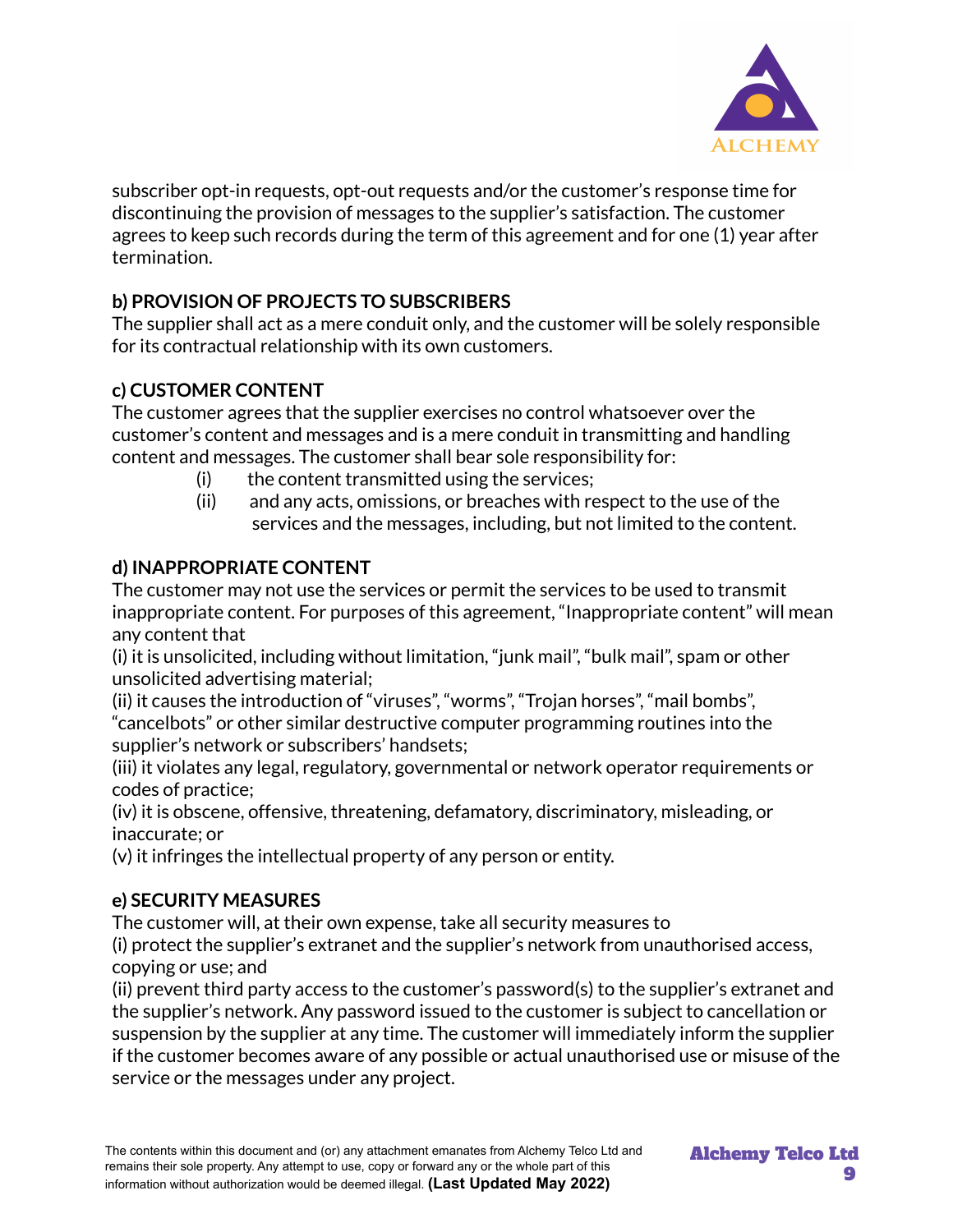

# **f) COMPLIANCE AUDIT**

The customer will promptly provide such information as the supplier may request,

- (i) to confirm the customer's compliance with its obligations under this agreement, and
- (ii) in response to any request made by any network operator and/or regulatory or governmental, legal, or statutory body.

# **4. SMS CREDITS**

# **a. CREDITS PER MESSAGE**

In general terms, one message credit is consumed for each 155-character text message sent to a Gambia mobile network. 155-character text messages sent to other destinations, including, but not limited to, non-Gambian networks, will consume 2 (two) message credits, unless stated otherwise.

# **b. SPECIAL CHARACTERS**

Some special characters, particularly less common punctuation, or currency symbols can take up two of the 155 characters comprising an SMS message. If sending a large number of special characters, please refer to info@alchemytelco.com for further information. The supplier accepts no liability for extra credits consumed if special characters cause a message to exceed 155 characters.

# **c. CONCATENATED MESSAGES**

Up to three text messages can be linked (concatenated) to provide users with a message of up to 451 characters. Depending on the length of the message, an additional one or two message credits may be consumed for National (Gambia) messages, and an additional four or six for International (non-Gambian) messages. Please note that in order to ensure the correct order for messages sent by concatenation, up to 7 (seven) characters are utilised to provide the code needed to connect each message.

# **d. EXPIRY OF MESSAGE CREDITS**

Message credits from Alchemy Telco Ltd. do not expire. However, if an account has been inactive for six (6) months or more, the supplier retains the right to archive the inactive account for housekeeping purposes.

If the customer wishes to reactivate an archived account, they must put that request in writing to: info@alchemytelco.com confirming account details, and the account will be restored together with unspent credits. Although unused message credits remain usable indefinitely, refunds are not available for unused credits.

# **e. INCORRECTLY FORMATTED NUMBERS AND MESSAGES**

It is important that the outbound phone numbers used are correctly formatted and full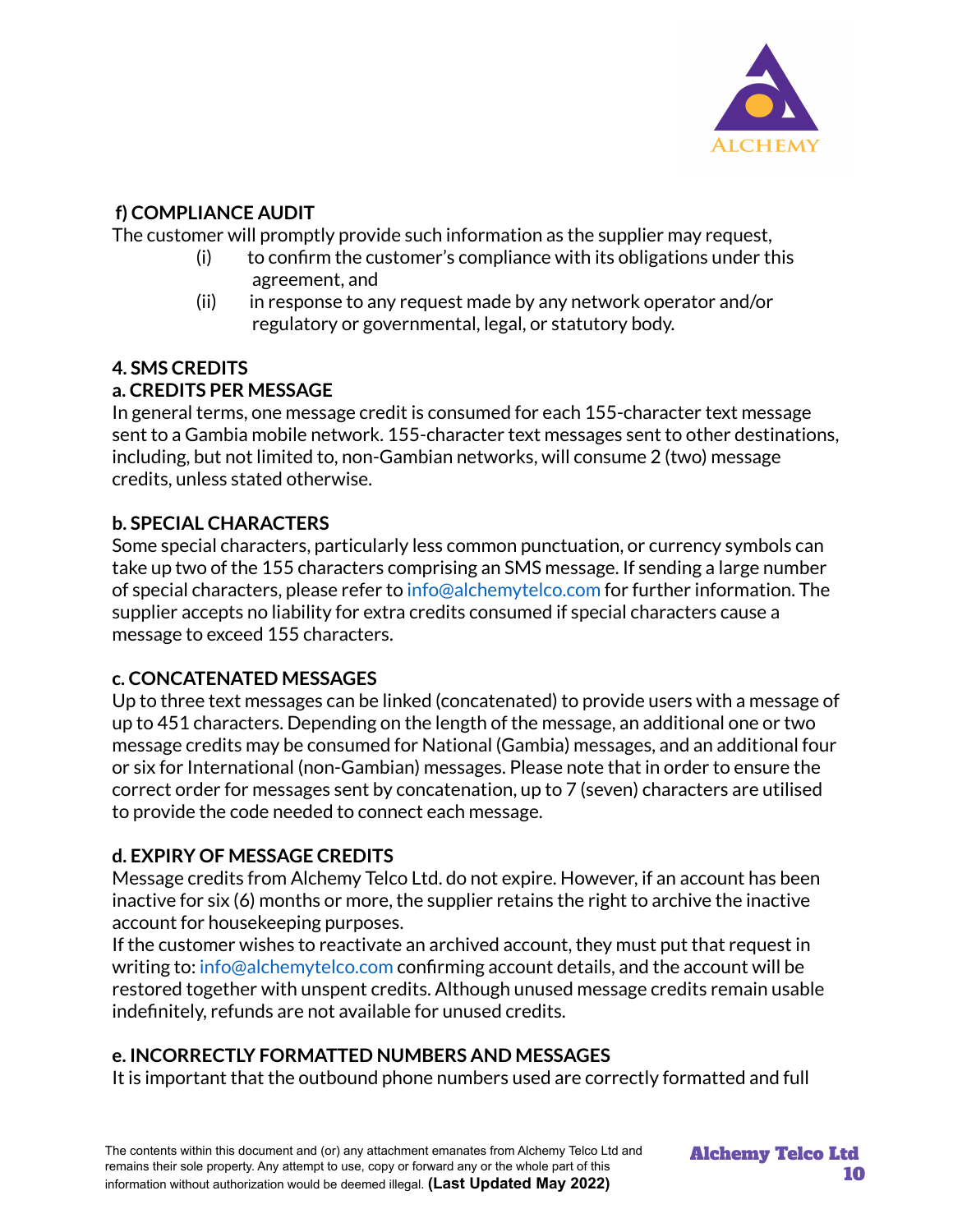

guidance on the required format is provided within the Alchemy Telco support centre at info@alchemytelco.com. If messages reach the wrong destination because of incorrect formatting of any kind, message credits may still be consumed and no refunds on such credits will be given. It is the customer's responsibility in all instances to ensure phone numbers and message content are correctly formatted.

# **f. MESSAGE STATUSES**

A range of message statuses are reported by Alchemy Telco Ltd to indicate whether a message has been successfully delivered; these status codes can be viewed within the Alchemy Telco Ltd support centre at info@alchemytelco.com.

If a message is successfully delivered to the receiving mobile network the message will consume message credits. In some circumstances the mobile network will fail to deliver to the handset – phone out service, inbox full, etc. but the message credit will still be charged if the failure is between the mobile network and the handset, interface, non- infringement, reliability timelines, or security and any warranties arising from course of performance, course of dealing or usage or trade.

The customer acknowledges that

(I) the services have not been specifically designed to meet the customer's, any of the customer's customers and/or any subscriber's individual requirements; and (ii) the services will not be error-free, uninterrupted, free from unauthorised access (including third party hackers or denial of service attacks), or that all messages will be delivered. Except as stated in this agreement, the services are provided on an 'as is' and as available' basis.

# **C. SPECIFIC TERMS –SMS Inbound Numbers 1. TYPES OF INBOUND NUMBER**

a) The Gambia virtual mobile number is a 7-digit Gambia mobile number that can receive text messages but not voice messages. It acts like a mobile phone as far as the sender of the message is concerned but forwards the text messages it receives to the inbox of the customer's Alchemy account and, optionally, from there to an email address, and/or to another web address and/or to a mobile phone.

b) An SMS short code a 4, 5, 6-digit mobile phone number (e.g., 1807) which enables two-way messaging

### **5) WARRANTIES AND DISCLAIMER a) LEGAL AND REGULATORY COMPLIANCE**

The customer warrants and undertakes that it will:

(i) use the services for Lawful purposes and comply with all Laws and Regulations and/or network operator conditions relating to the content, messages, or services;

(ii) continue to obtain all necessary permits, consents, authorisations, or certifications for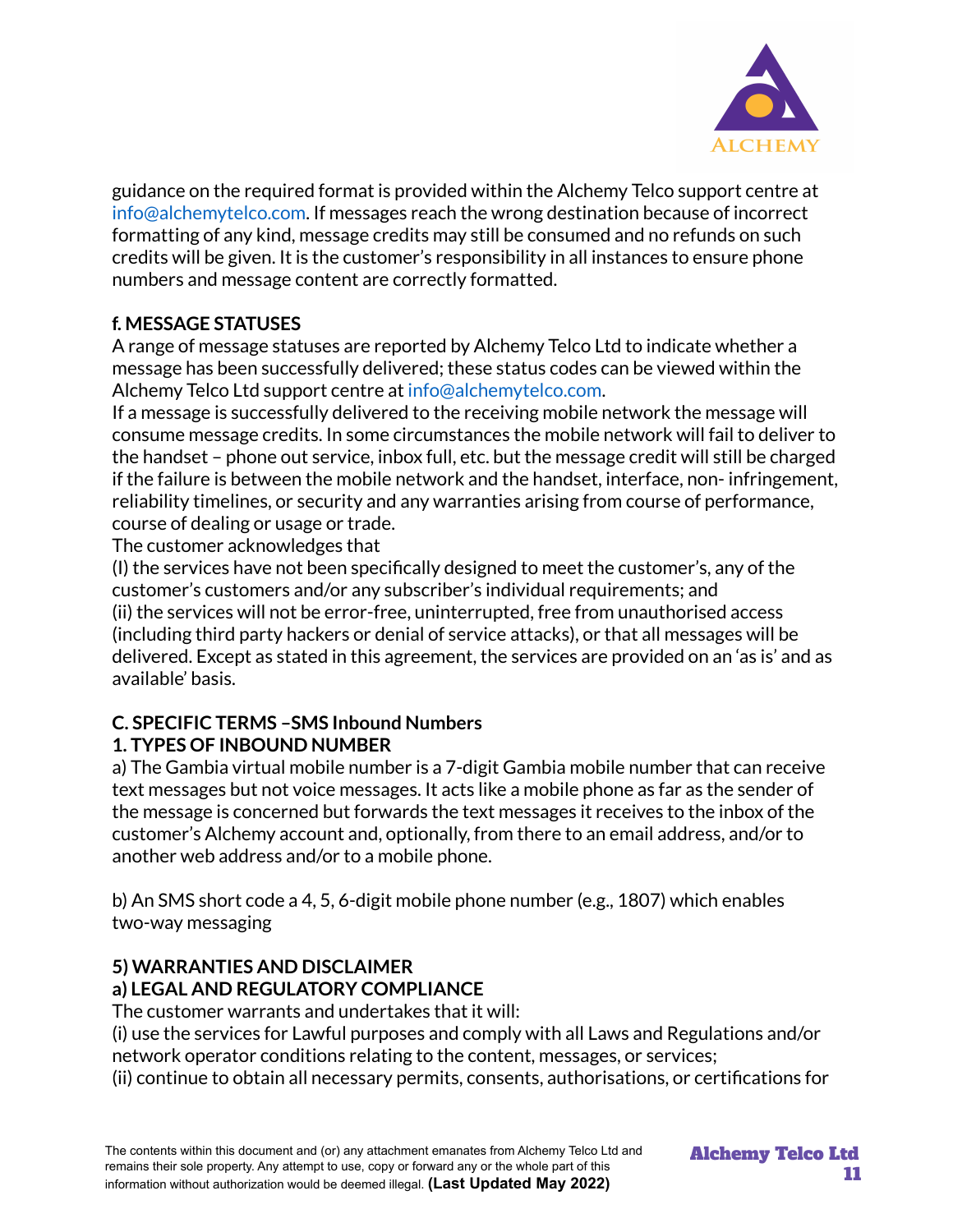

the use of the content (including without limitation those from owners of database, copyrights or performing rights organizations) and that the content does not infringe the intellectual property or other rights of any person;

(iii) provide promptly any information relating to the content, messages or services reasonably requested by any network operator and/or legal, governmental, regulatory, or statutory authority;

(iv) immediately comply with such directions as may be issued from time to time by a network by a network operator and/or legal, regulatory, governmental and/or statutory authority in relation to the content, messages or services and will fully cooperate with the supplier's request for assistance in conforming the services to any new requirements or determinations. The customer will immediately inform the supplier if any third party makes or threatens any claim, or action against the customer, or the supplier, or any other party relating to any content, message, or services.

### **b) DISCLAIMER**

Except as expressly provided in these terms, the supplier makes no warranties or representations in connection with the supplier's network or the supply of services as contemplated in this agreement and disclaims all other warranties, representations, and terms whether written or oral, contractual or statutory, express or implied or otherwise including, with limitation, merchantability, fitness for a particular purpose or use, title, in a similar fashion to a VRN. It is possible for a customer to acquire an SMS short code dedicated to its sole use, but this is unusual due to the high cost involved. More common is for customers to rent one or more keywords on a shared SMS short code.

### **c) INTERNATIONAL SHORTCODES**

It is possible to source short codes outside of the Gambia on request, but this process can be time consuming and expensive, thus it may be subject to additional charges.

# **2. FEATURES OF INBOUND NUMBERS**

a) Inbound numbers enable customers to receive inbound SMS text messages to their Alchemy inbox.

b) Inbound text messages can also be forwarded to a mobile phone or VMN but will consume message credits in the same way as any other outbound message.

c) Inbound text messages can be forwarded to multiple email addresses and/or URLs. The supplier cannot guarantee any timescale within which the forwarded messages will reach their target as they will pass through systems over which we have no control.

d) The customer can set up an unlimited number of keywords on VMN at no additional cost. These keywords can be used to trigger a variety of actions or responses to the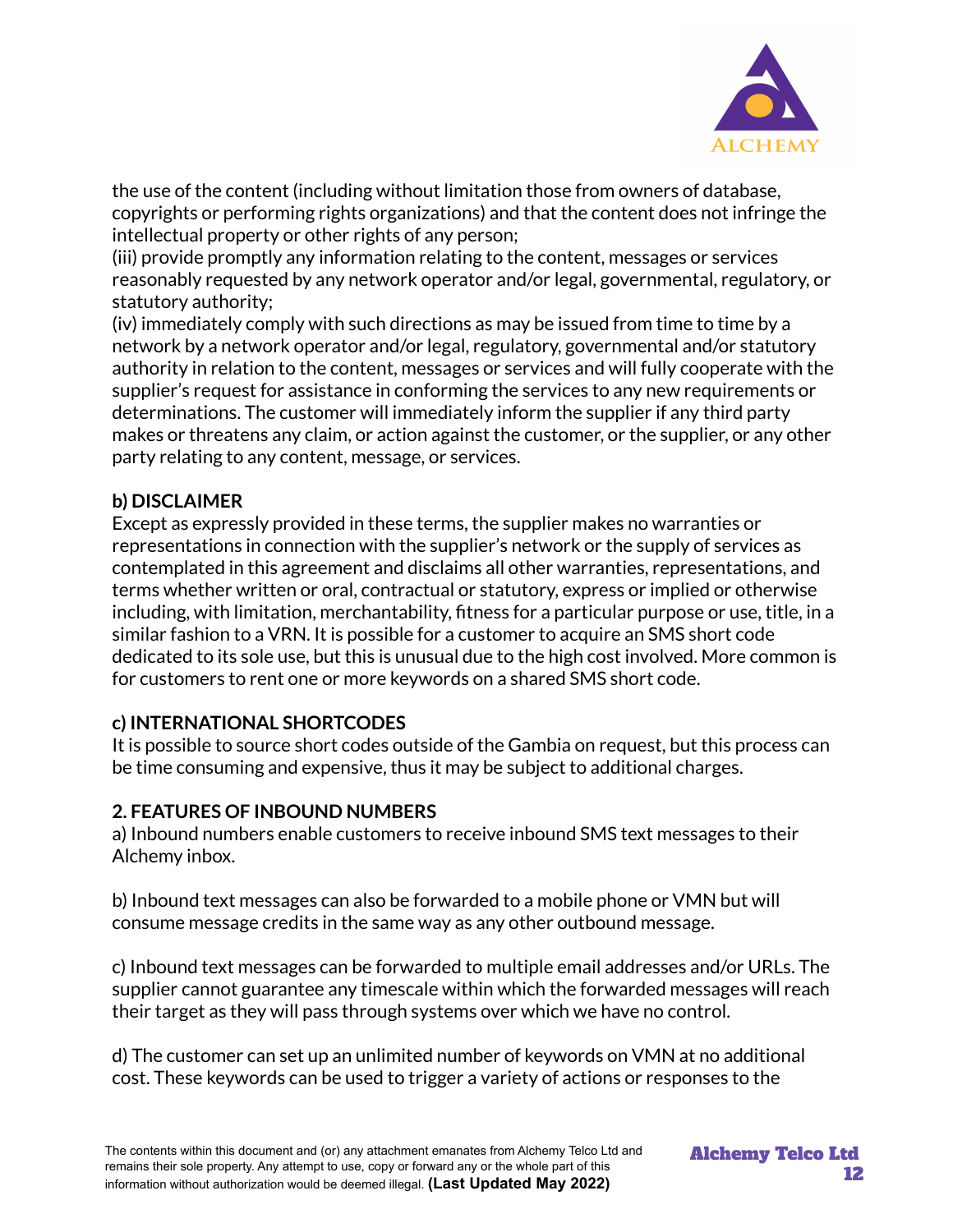

inbound message.

e) The customer can rent one or more keywords on a shared short code. As with VMNs each keyword can trigger actions or responses to inbound messages.

# **3. EXPIRY OF CONTRACT AND LOSS OF ALCHEMY SERVICE**

a) An Alchemy VMN is rented on an annual basis with a minimum contract term of 1(one) year.

b) A keyword on shared short code is rented on a monthly basis with a minimum contract term of 1 month.

c) Please note that VMNs and short codes are subscription-based services that need to be renewed and paid for by the customer 14 (fourteen) days prior to the expiry date of the customer's contract ('expiry date').

d) The supplier will use its best endeavours to remind the customer of the expiry date of the customer's contract. However ultimately responsibility rests with the customer to diarize and not miss the expiry date.

e) If the VMN or short code keyword is not renewed in time this will result in its permanent removal from the customer's Alchemy Account. All the customer's inbound text message and related data will then be lost. The supplier can accept **no** responsibility for the loss of any such messages or any related data. Neither will the supplier be responsible for any other costs incurred due to the loss of the VMN or keyword, including, but not limited to, costs of re-printing brochures, letterheads or publicity displaying the expired number or keyword.

f) In addition, even if the customer re-subscribes after the expiry date there is no guarantee that the same VMN or keyword will be available. The network could take the number back or the supplier may have re-allocated the number of keywords to another client.

g) It is the customer's sole responsibility to update the supplier of any changes in the customer's contact details.

h) In view of their importance, the customer's responsibilities to notify the supplier in a timely manner, of the above are essential terms of the customer's contract with us.

# **4. WITHDRAWAL OF SERVICE**

a) The supplier reserves the right to replace a customer's VMN if, for example, the